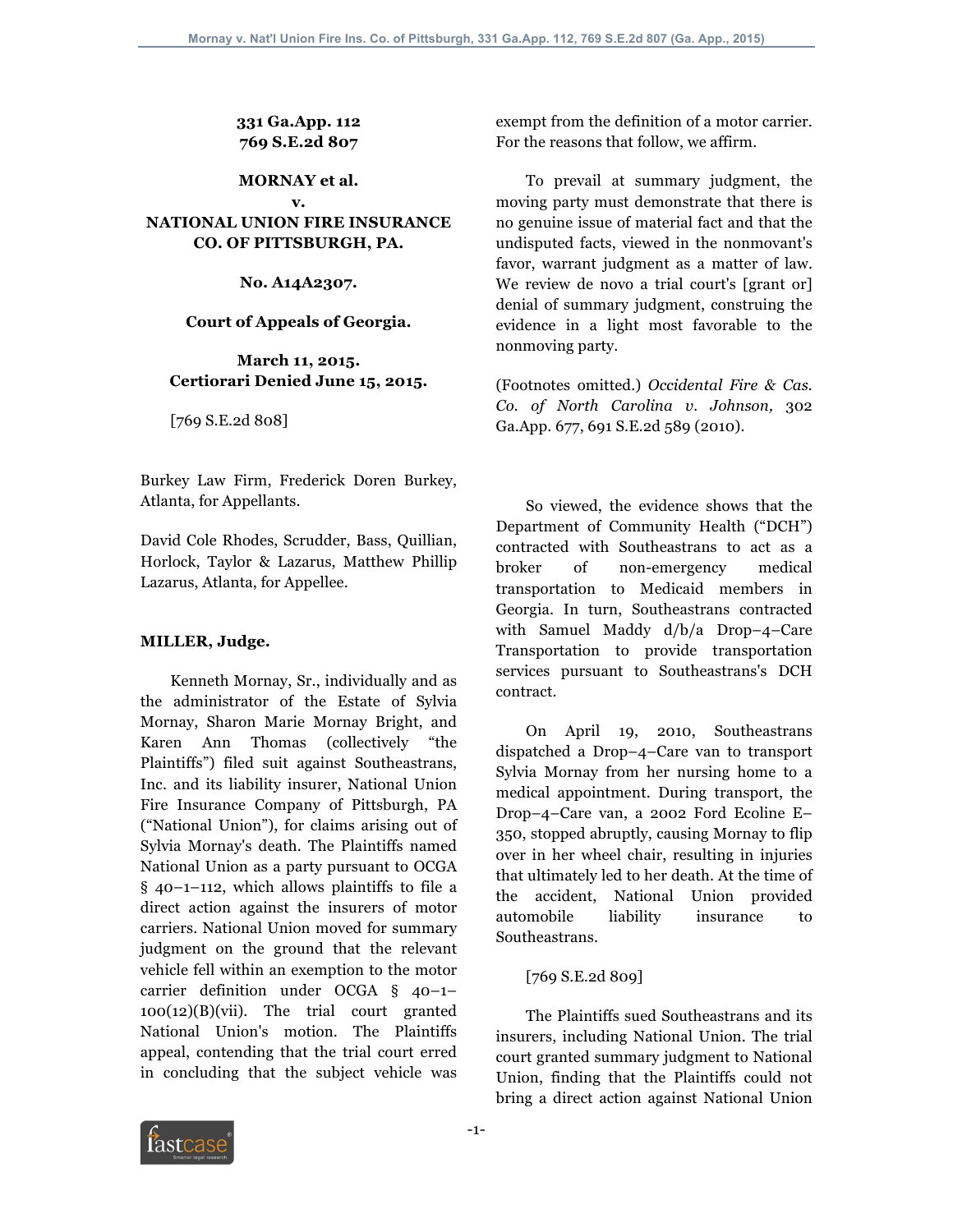under OCGA § 40–1–112 because the Drop– 4–Care van fell within an exemption to the motor carrier definition under OCGA § 40–1–  $100(12)(B)(vii).1$ 

 On appeal, the Plaintiffs contend that the trial court erred in concluding that the Drop– 4–Care van fell within the motor carrier exemption under OCGA § 40–1–  $100(12)(B)(vii)$ . We disagree.

 Under the Georgia Motor Carrier Act, "[i]t shall be permissible under this part for any person having a cause of action arising under this part to join in the same action the motor carrier and the insurance carrier, whether arising in tort or contract." OCGA §  $40 - 1 - 112(c)$ .<sup>2</sup>

 The purpose of permitting joinder of the insurance company in a claim against a common carrier is to further the policy of the Motor Carrier Act, that is, to protect the public against injuries caused by the motor carrier's negligence.... The intent of this [S]tate's motor carrier laws is that the insurer is to stand in the shoes of the motor carrier and be liable in any instance of negligence where the motor carrier is liable. (Punctuation and footnotes omitted.) *Johnson,* supra, 302 Ga.App. at 677–678, 691 S.E.2d 589. The direct action statute is in derogation of common law, and its terms require strict compliance. See *Werner Enterprises, Inc. v. Stanton,* 302 Ga.App. 25, 26, 690 S.E.2d 623 (2010).

 A direct action cannot be maintained against a motor carrier's insurance company where the vehicle involved in the incident is exempted from the definition of a "motor carrier." See *Smith v. Southern Gen. Ins. Co.,* 222 Ga.App. 582, 583(3), 474 S.E.2d 745 (1996).

 The burden of proof as to whether [an] exemption is applicable lies with the party claiming it, and there is no burden on the opposing party to prove that the motor

vehicle is not within the exemption. Although at summary judgment a party who will not bear the burden of proof at trial need not conclusively prove the opposite of each element of the non-moving party's case, here [National Union] has the burden of proof with respect to the exemption and cannot merely rely upon the absence of evidence in the record disproving that the exemption applies.

(Punctuation and footnote omitted.) *Johnson,* supra, 302 Ga.App. at 678–679, 691 S.E.2d 589.

 The term "motor carrier" shall not include privately owned and operated vehicles "capable of transporting not more than ten persons for hire when such vehicles are used exclusively to transport persons who are elderly, disabled, en route to receive medical care or prescription medication, or returning after receiving medical care or prescription medication." OCGA § 40–1– 100(12)(B)(vii).

 In this case, the Drop–4–Care van in question was originally designed to seat at least 12 passengers. However, the van was retrofitted to transport a wheelchair and, as a result of the modifications, was only capable of transporting one passenger in a wheelchair and three ambulatory passengers. Additionally, although Drop–4–Care advertised transportation to and from nonmedical events, such as weddings, errands, and other outings, Drop–4–Care exclusively provided transportation for non-emergency medical treatment through its contract with Southeastrans. Notwithstanding this evidence, the Plaintiffs argue that National Union did not meet the requirements of  $OCGA \$ § 40–1–100(12)(B)(vii).

[769 S.E.2d 810]

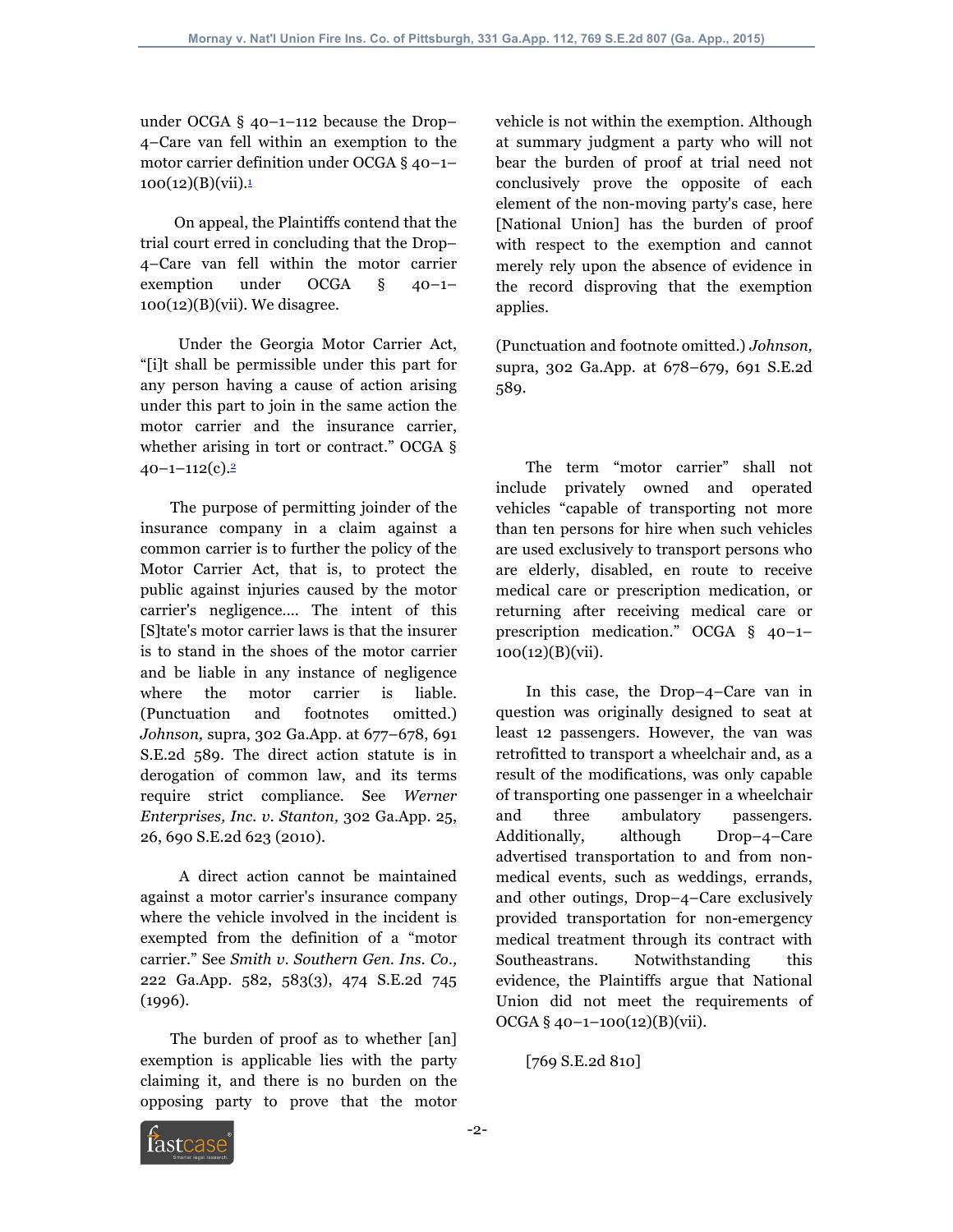1. The Plaintiffs first contend that the statutory exemption did not apply because the van was not used exclusively for medical transport, based on the testimony from Drop–4–Care's corporate representative that the van could be used for non-medical transport. Regardless of whether Drop–4– Care offered other services, however, the Plaintiffs provided no evidence refuting the testimony that Drop–4–Care *used* the van in question *only* for medical transport. Accordingly, this argument is without merit.

 2. The Plaintiffs next contend that the van did not meet the statutory exemption because it transported people who were not elderly and disabled, citing evidence that Drop–4–Care was contractually obligated to be able to transport children. This argument also lacks merit.

 The pertinent statutory language exempts from the definition of a motor carrier any vehicle "used exclusively to transport persons who are elderly, disabled, en route to receive medical care or prescription medication, *or* returning after receiving medical care or prescription medication." (Emphasis supplied.) OCGA § 40–1–  $100(12)(B)(vii)$ . This language is phrased in the disjunctive. "[W]here a legislative provision is phrased in the disjunctive, it must be so construed absent a clear indication that a disjunctive construction is contrary to the legislative intent." (Citation omitted.) *Gearinger v. Lee,* 266 Ga. 167, 169(2), 465 S.E.2d 440 (1996). Applying this rule of construction, the use of the disjunctive in OCGA  $\S$  40-1-100(12)(B)(vii) indicates that a vehicle is exempted from classification as a motor carrier if the vehicle transports persons who are elderly, disabled, or en route to or from medical treatment. Therefore, contrary to the Plaintiffs' argument, the fact that the van may have transported children to and from medical appointments did not preclude it from meeting the statutory exemption. Since the undisputed evidence showed that the van was used exclusively for

non-emergency medical transport, the van met the usage criteria.

 3. The Plaintiffs next argue that the van did not meet the statutory exemption under OCGA  $§$  40-1-100(12)(B)(vii) because it was capable of transporting more than ten people based on its design. We disagree.

 "The fundamental rules of statutory construction require us to construe a statute according to its terms, to give words their plain and ordinary meaning, and to avoid a construction that makes some language mere surplusage." (Citation and punctuation omitted.) *Couch v. Red Roof Inns, Inc.,* 291 Ga. 359, 362(1), 729 S.E.2d 378 (2012). Additionally, courts may look to other provisions of the same statute to determine the meaning of a particular statutory provision. See *May v. State,* 295 Ga. 388, 391, 761 S.E.2d 38 (2014) ("[C]ontext is a primary determinant of meaning.") (citation and punctuation omitted).

 The term "capable" is not defined in the statute, and we therefore look to its plain and ordinary meaning as defined by dictionaries. See *Archer Western Contractors, Ltd. v. Estate of Pitts,* 292 Ga. 219, 224(2), 735 S.E.2d 772 (2012). In ordinary usage, the term "capable" is generally understood to mean having the present ability necessary to complete a required task. See American Heritage Dictionary of the English Language, https:// ahdictionary. com/ word/ search. html? q= capable ("capable" means, inter alia, "[h]aving the ability required for a specific task or accomplishment; ... [p]ermitting an action to be performed"); Merriam–Webster's Online Dictionary, http:// www. merriamwebster. com/ dictionary/ capable ("capable" means "having attributes (as physical or mental power) required for performance or accomplishment").

 Looking at other provisions of the Georgia Motor Carrier Act, it is clear that the legislature did not intend for the term